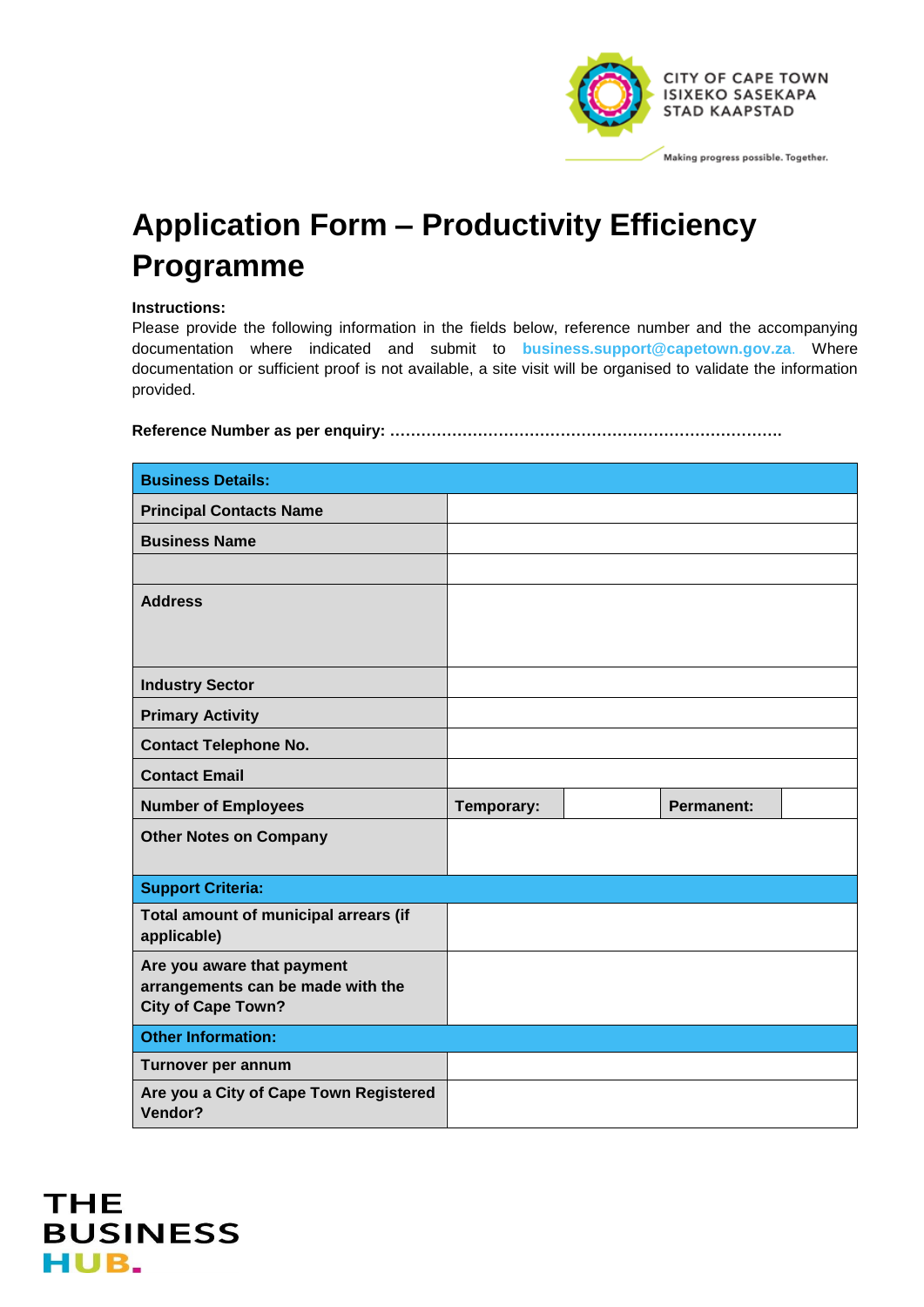

| If yes, please provide your vendor<br>registration number.                                          |                                                                                                  |
|-----------------------------------------------------------------------------------------------------|--------------------------------------------------------------------------------------------------|
| how will this influence your business?                                                              | Should your application to be part of the Productivity Efficiency Programme be unsuccessful,     |
|                                                                                                     |                                                                                                  |
|                                                                                                     |                                                                                                  |
|                                                                                                     |                                                                                                  |
|                                                                                                     |                                                                                                  |
|                                                                                                     |                                                                                                  |
| Any other comments?                                                                                 |                                                                                                  |
|                                                                                                     |                                                                                                  |
|                                                                                                     |                                                                                                  |
|                                                                                                     |                                                                                                  |
|                                                                                                     |                                                                                                  |
|                                                                                                     |                                                                                                  |
|                                                                                                     |                                                                                                  |
| Please attach the following documents:                                                              |                                                                                                  |
| <b>Copies of ID's of directors/members</b>                                                          |                                                                                                  |
| <b>Company documents</b>                                                                            |                                                                                                  |
| <b>Financial Statements (last 2 years)</b>                                                          |                                                                                                  |
| <b>Tax Clearance Certificate</b>                                                                    |                                                                                                  |
| (If not available, please provide motivation/reason)                                                |                                                                                                  |
| <b>Latest Municipal Accounts</b>                                                                    |                                                                                                  |
| <b>BBBEE</b> certificate or affidavit                                                               |                                                                                                  |
| Proof of UIF payment/Letter of Good Standing                                                        |                                                                                                  |
| <b>DECLARATION AND CONSENT:</b>                                                                     |                                                                                                  |
| $1000 \pm 0.00$ and $1000 \pm 0.000$ and $1000 \pm 0.000$ and $1000 \pm 0.000$ and $1000 \pm 0.000$ | the first that an experience is the contract of the con-<br>and the control of the<br>$\epsilon$ |

I/We, the undersigned declare that the information provided in this application form is to the best of my/our knowledge true and complete.

I/We also understand that any wilful misrepresentation of the information in this application form will disqualify my/our application and may lead to legal action against me/us including the laying of criminal charges against me/us as sureties as well as against the entity I/we represent for furnishing false statement or information to The City of Cape Town represented by The Business Hub and Productivity SA.